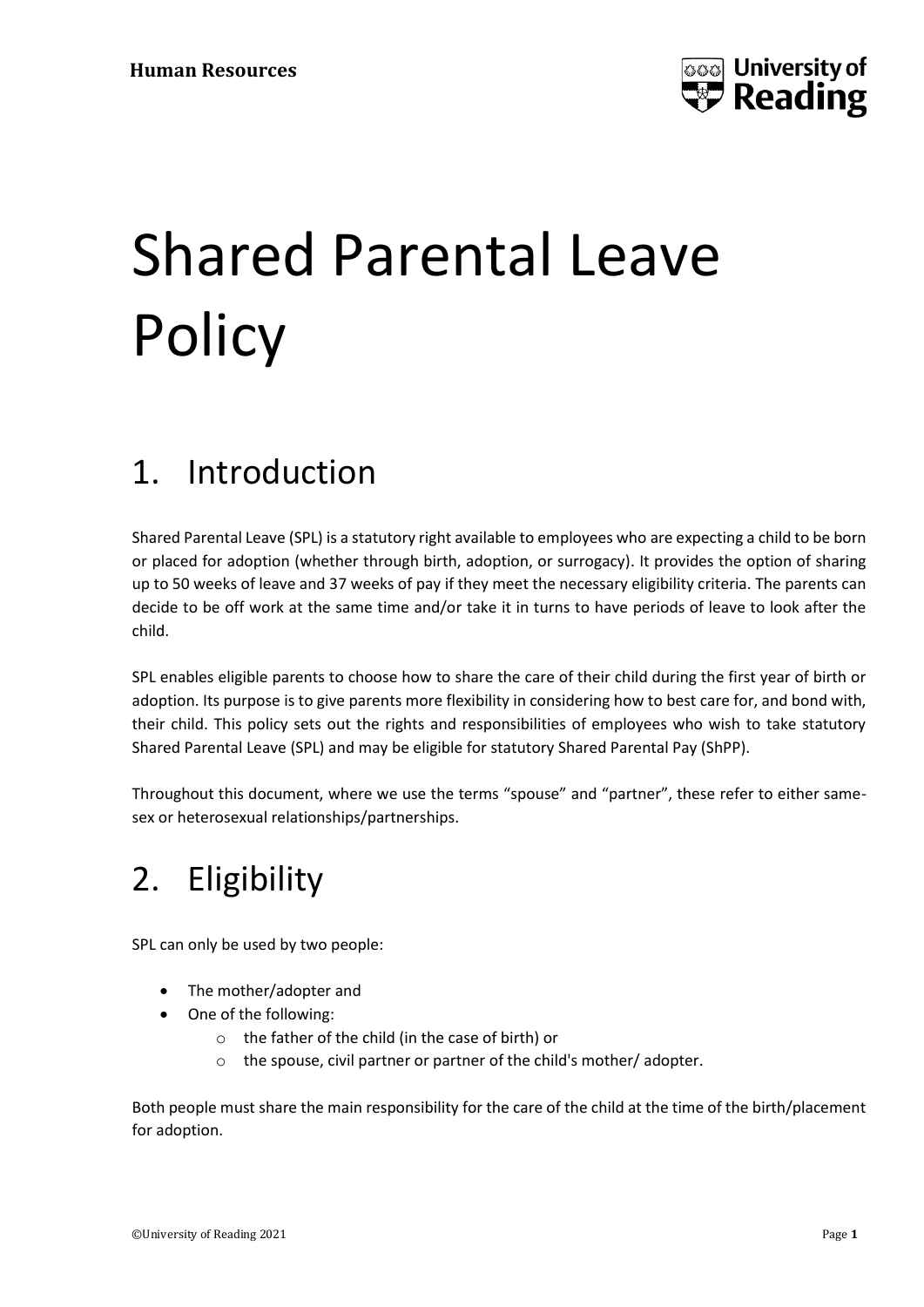Additionally an employee seeking to take SPL must satisfy each of the following criteria:

- the mother/primary adopter of the child must be/have been entitled to statutory maternity/adoption leave or statutory maternity/adoption pay or maternity allowance and must have ended or given notice to reduce any maternity/adoption entitlements;
- the employee must still be working for the University at the start of each period of SPL;
- the employee must pass the 'continuity test' requiring them to have a minimum of 26 weeks' service at the end of the 15th week before the child's expected due date/date of matching;
- the employee's partner must meet the 'employment and earnings test' requiring them in the 66 weeks leading up to the child's expected due date/matching date to have worked for at least 26 weeks and earned an average of at least £30 a week in any 13 of those weeks; (this figure is correct as of 2021 but may change annually)
- the employee must correctly notify the University of their entitlement and provide evidence as required.

### 3. Entitlement

Eligible employees may be entitled to take up to 50 weeks of SPL during the child's first year in their family. The number of weeks available is calculated by deducting the number of weeks' taken as maternity/adoption leave by the mother/primary adopter on their return to work or at the leave curtailment date (a specified future date when the mother/primary adopter has confirmed their maternity/adoption leave will end) from the mother's/primary adopter's entitlement to maternity/adoption leave of 52 weeks' leave. If the mother/primary adopter elects to reduce their maternity/adoption leave entitlement then they and/or their partner may opt-in to the SPL system and take any remaining weeks as SPL.

If the employee is eligible to receive it, Shared Parental Pay (ShPP) may be paid for some, or all, of the SPL period (see section 8, "Shared Parental Pay", below). The number of weeks' available as ShPP is calculated in the same way as for SPL except for the maximum number of weeks available is 39 weeks (based upon the statutory entitlements to maternity/adoption pay). Therefore the available weeks' of ShPP is calculated by deducting the number of weeks' of statutory maternity/adoption pay the mother/primary adopter has received on their return to work or at the leave curtailment date from 39 weeks.

Any outstanding leave and pay can be allocated between the parents as they agree. One parent can take the full amount of SPL and ShPP if they choose to allocate the leave and pay in this way or the SPL and ShPP can be shared between the two parents.

SPL must be taken in blocks of at least a week but does not have to be taken as a single period of leave and parents/partners can elect to be on leave at the same time (either on maternity/adoption leave and SPL or both on SPL). SPL can only be taken in complete weeks but may begin on any day of the week. For example if a week of SPL began on a Tuesday it would finish on a Monday. Where an employee returns to work between periods of SPL, the next period of SPL can start on any day of the week.

Where a mother/adopter gives notice to curtail their maternity/adoption entitlement then the mother/adopter's partner can take leave while the mother/adopter is still using their maternity/adoption entitlements.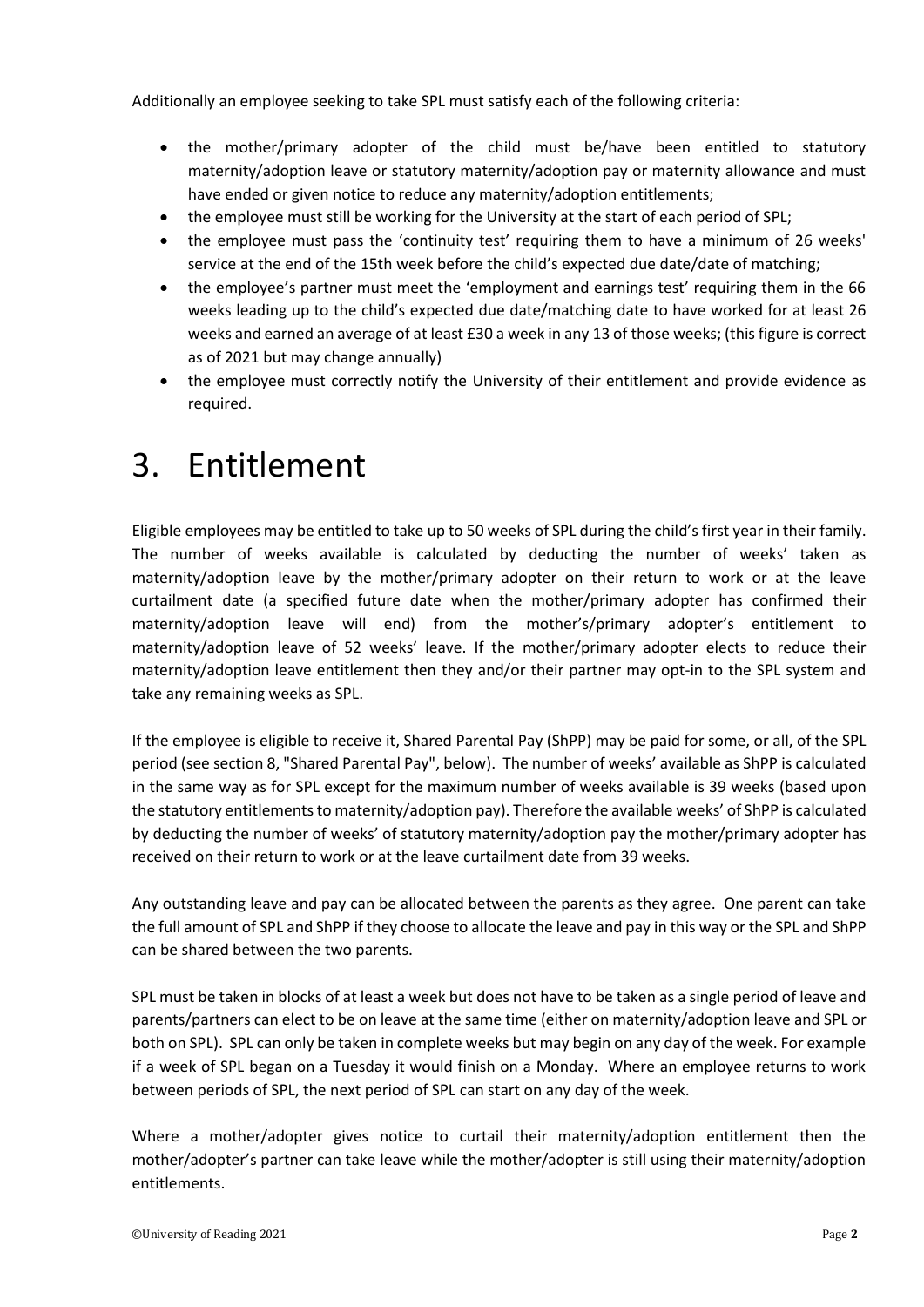The earliest a mother can take SPL is following the legally required two weeks of maternity leave immediately following the birth of the child, known as Compulsory Maternity Leave.

The earliest the primary adopter can take SPL is after taking at least two weeks of adoption leave.

The father/partner/spouse can take SPL immediately following the birth/placement of the child. However, a parent/partner who takes SPL in respect of a child before they have taken their entitlement to ordinary childbirth/adoption support leave (paternity leave) will lose their entitlement to ordinary childbirth/adoption support leave (paternity leave) and pay. It should be noted that SPL is in addition to the right to Ordinary Childbirth Support Leave (also known as Paternity Leave). see the separate [policy](file://///rdg-home/collabs/payshare/CMS/Uploaded%20docs/PDFs/Policies/humres-%20Ordinary%20Childbirth%20Adoption%20Support%20Leave%20Policy.pdf) for further details.

SPL will generally commence on the employee's chosen start date as specified in their request for SPL, or in any subsequent variation notice (see "Booking Shared Parental Leave" and "Variations to arranged Shared Parental Leave" below).

There is no increase in SPL entitlement in the case of multiple births/placements.

SPL must end no later than one year after the birth/placement of the child. Any SPL not taken by the first birthday or first anniversary of placement for adoption is lost.

### 4. Booking Shared Parental Leave

SPL cannot commence until the mother/primary adopter has either returned to work or given notice of the date her period of maternity/adoption leave will come to an end.

#### **4.1 Bringing maternity/adoption leave to an end early**

The first stage of opting in to SPL is for the mother/primary adopter to bring their maternity/adoption leave to an end by providing their employer with a "Curtailment Notice" stating when their maternity/adoption leave is to end. A minimum of 8 weeks' notice must be given to bring maternity/adoption leave to an end. Maternity leave cannot be brought to an end until after the two-week compulsory maternity leave period and must come to an end at least one week before the end of the additional maternity leave period. In cases of adoption, the Primary Adopter must take at least 2 weeks of adoption leave.

The curtailment notice should be accompanied by a "Notice of Entitlement and Intention to take Shared Parental Leave" or a declaration that the other parent has given a notice of entitlement and intention to take Shared Parental Leave to their employer and that the mother/primary adopter has consented to the amount of leave that the other parent intends to take.

Maternity/adoption leave will come to an end on the date set out in the notice. The curtailment notice cannot normally be revoked once it has been given. However if the curtailment notice is given before a child's birth the mother can revoke the notice during the six weeks following the birth by giving notice in writing to their line manager and HR Partner/Adviser. In these circumstances the mother is entitled to access Shared Parental Leave at a later date by serving a second curtailment notice. A curtailment notice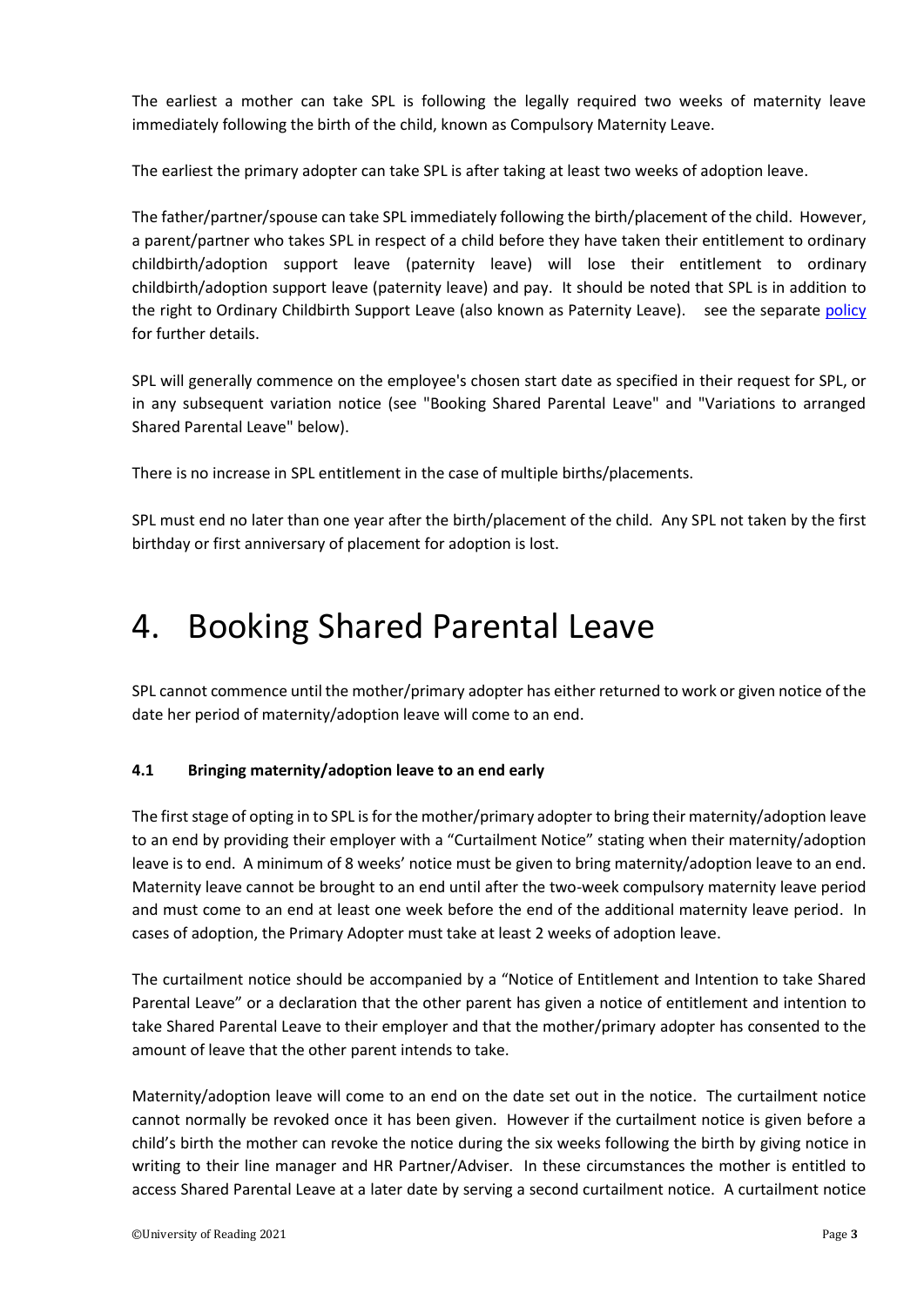can also be revoked in the case where it later becomes apparent that neither the mother/primary adopter nor the other parent/partner are in fact eligible for Shared Parental Leave or Shared Parental Pay or if the other parent/partner has died.

#### **4.2 Opting in to Shared Parental Leave**

At least 8 weeks before an employee intends to take their first period of SPL, a Notice of Entitlement and Intention to take Shared Parental Leave (see above) must be submitted in writing to the employee's line manager and HR Partner/Adviser.

This Notice should specify:

- the name of the employee;
- the name of the other parent/partner;
- the start and end dates of any maternity/adoption leave or pay, or maternity allowance, taken in respect of the child and the total amount of SPL available;
- the date on which the child is expected to be born and the actual date of birth or, in the case of an adopted child, the date on which the employee was notified of having been matched with the child and the date of placement for adoption;
- the amount of SPL the employee and their partner each intend to take;
- an indication of when the employee expects to take the leave.

This Notice must include or be accompanied by a signed declaration that:

- they meet, or will meet, the eligibility conditions and are entitled to take SPL;
- the information they have given is accurate;
- if they are not the mother/primary adopter they must confirm that they are either the father of the child or the spouse, civil partner or partner of the mother/primary adopter;
- should they cease to be eligible they will immediately inform the University.

The employee must also provide the University with a signed declaration from their partner confirming:

- their name, address and national insurance number;
- that they are the mother/primary adopter of the child or they are the father of the child or are the spouse, civil partner or partner of the mother/primary adopter;
- that they satisfy the 'employment and earnings test' (see section 2 above), and had at the date of the child's birth or placement for adoption the main responsibility for the child, along with the employee;
- that they consent to the amount of SPL that the employee intends to take;
- that they consent to the University processing the information contained in the declaration form; and
- (in the case where the partner is the mother/adopter), that they will immediately inform their partner should they cease to satisfy the eligibility conditions.

The signed declaration should be sent to their Line Manager and HR Partner/Adviser.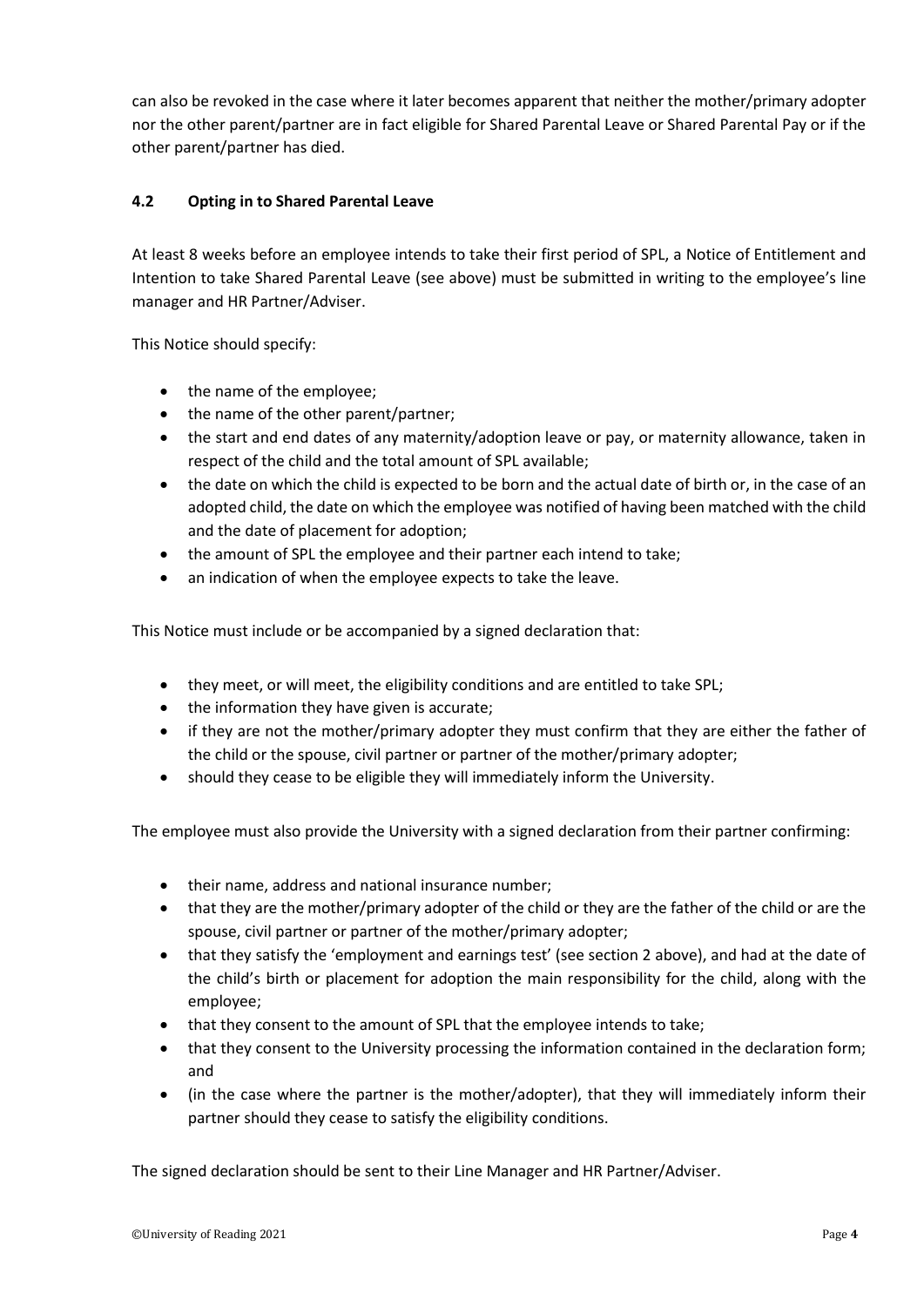The University may, within 14 days of receiving the Notification of Entitlement and Intention to take Shared Parental Leave request the following further documentation from the employee:

- the name and business address of the partner's employer (where the employee's partner is no longer employed or is self-employed, their contact details must be given instead);
- in the case of biological parents, a copy of the child's birth certificate (or, where one has not been issued, a declaration as to the time and place of the birth);
- in the case of an adopted child, documentary evidence of the name and address of the adoption agency, the date on which they were was notified of having been matched with the child and the date on which the agency expects to place the child for adoption.

In order to be entitled to SPL, the employee must produce this information within 14 days of the University requesting it.

#### **4.3 Requesting periods of Shared Parental Leave**

An employee has the right to submit up to three notifications specifying leave periods they are intending to take.

Each notification may contain a request for either (a) a single period of weeks of leave; or (b) two or more weeks of discontinuous leave, where the employee intends to return to work between periods of leave.

At least 8 weeks' before the start of the period of SPL intending to be taken by an employee, a request for Shared Parental Leave notice must be given to the Line Manager. This notification can be given at the same time as the Notice of Entitlement and Intention to take Shared Parental Leave.

Where an employee wants to request more than one period of leave in a single notice, the notice must be given at least 8 weeks' before the first period of leave the employee wishes to take. The notice must give the start and end dates of leave and state the dates on which the employee wants to take shared parental pay.

If leave is requested before a child's birth, the notice can ask for leave to start on or a specified number of days after the child's birth and finish on a date or a specified number of days after the child's birth.

More than one period of leave can be requested in the same notice.

# 5. Responding to requests for Shared Parental Leave

Requests for SPL can be for either continuous leave or discontinuous leave.

#### **5.1 Continuous Leave**

A notification can be for a period of continuous leave, which means a notification of a number of weeks taken in a single unbroken period of leave (for example, six weeks in a row).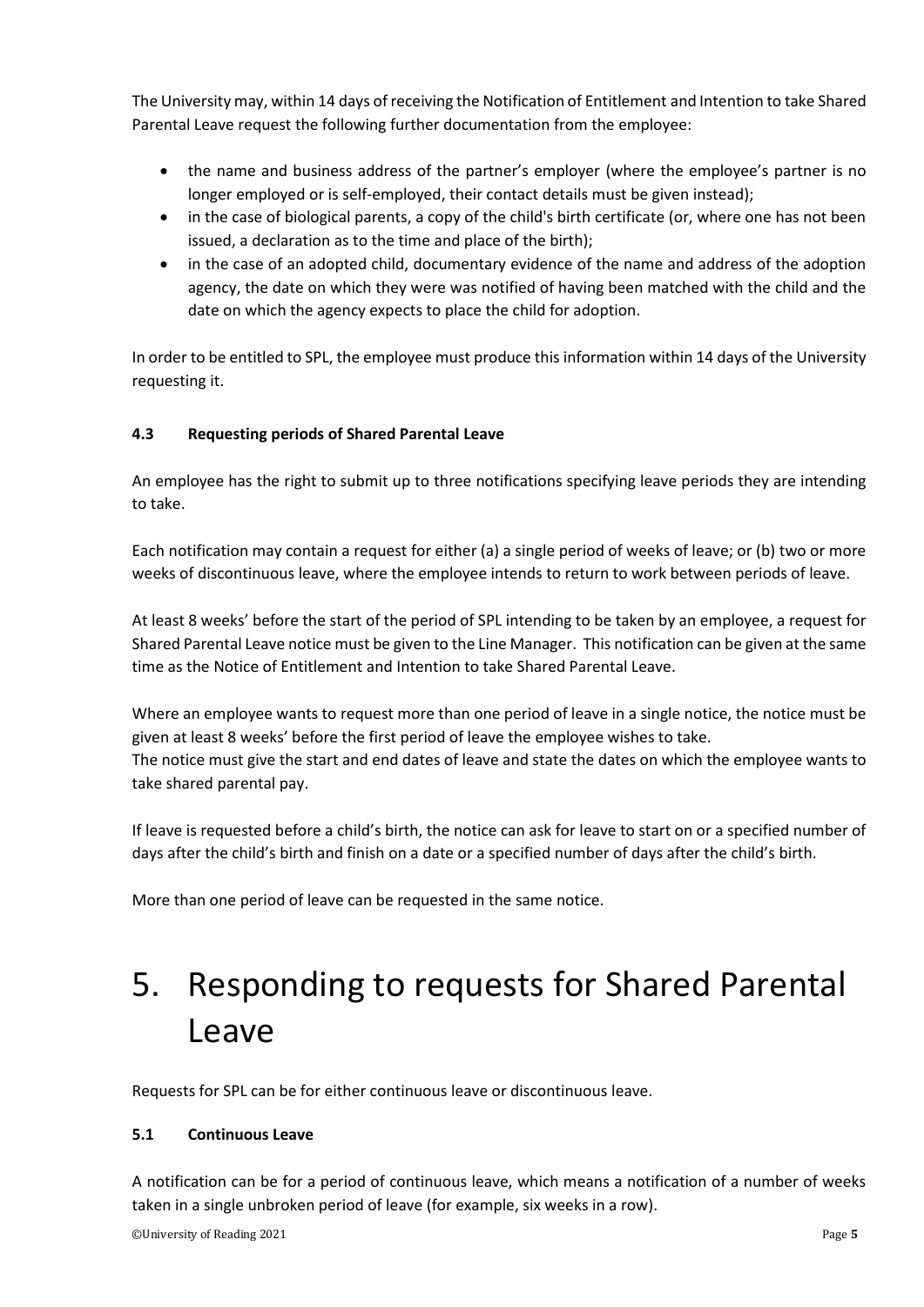If a single period of leave is requested the employee is entitled to take the leave as requested, so long as it does not exceed the total number of weeks of SPL available to them (as specified in the notice of entitlement) and the University has been given at least eight weeks' notice.

Once a notification has been received by the employee's Line Manager and HR Partner/Adviser, it will be dealt with as soon as possible, but a response will be provided no later than 14 days after the leave request was made. All notifications for continuous leave will be confirmed formally in writing to the employee.

#### **5.2 Discontinuous Leave**

A single notification may also contain a request for two or more periods of discontinuous leave, which means asking for a set number of weeks of leave over a period of time, with breaks between the leave where the employee returns to work (for example, an arrangement where an employee will take six weeks of SPL and work every other week for a period of three months).

If more than one period of leave is requested in the same notification, the University has 14 days in which to agree to the pattern of leave requested, refuse it or negotiate alternative dates.

If the pattern of leave can be agreed, the University will confirm the agreement of dates formally in writing. If alternative dates are agreed between the University and the employee, then the employee can take the leave on those dates and will be formally notified of the amended dates in writing.

If alternative dates cannot be agreed, or the request is refused outright, the employee has the option to take all the SPL requested as a single period starting either on the start date of the first period of leave originally requested or on another date that the employee chooses (provided the employer has at least 8 weeks' notice of the new start date). The employee has five days from the end of the 14 days discussion period to notify the employer of the new start date.

Alternatively, if periods of leave have not been agreed, the employee can withdraw the notice to take leave within 15 days of the date the notice was originally given. Requests that have been withdrawn in these circumstances do not count towards the limit on the number of requests for leave that an employee can make.

All requests for discontinuous leave will be carefully considered, weighing up the potential benefits to the employee and to the University against any adverse impact to the business. Each request for discontinuous leave will be considered on a case-by-case basis and agreement to one request will not set a precedent or create the right for another employee to be granted a similar pattern of SPL.

Where there is concern over accommodating the notification, the University will seek to arrange a meeting to discuss the notification with a view to agreeing an arrangement that meets both the needs of the employee and the University where possible.

The employee will be informed in writing of the decision as soon as is reasonably practicable, but no later than the 14th day after the leave notification was made. The request may be granted in full or in part: for example, the University may propose a modified version of the request.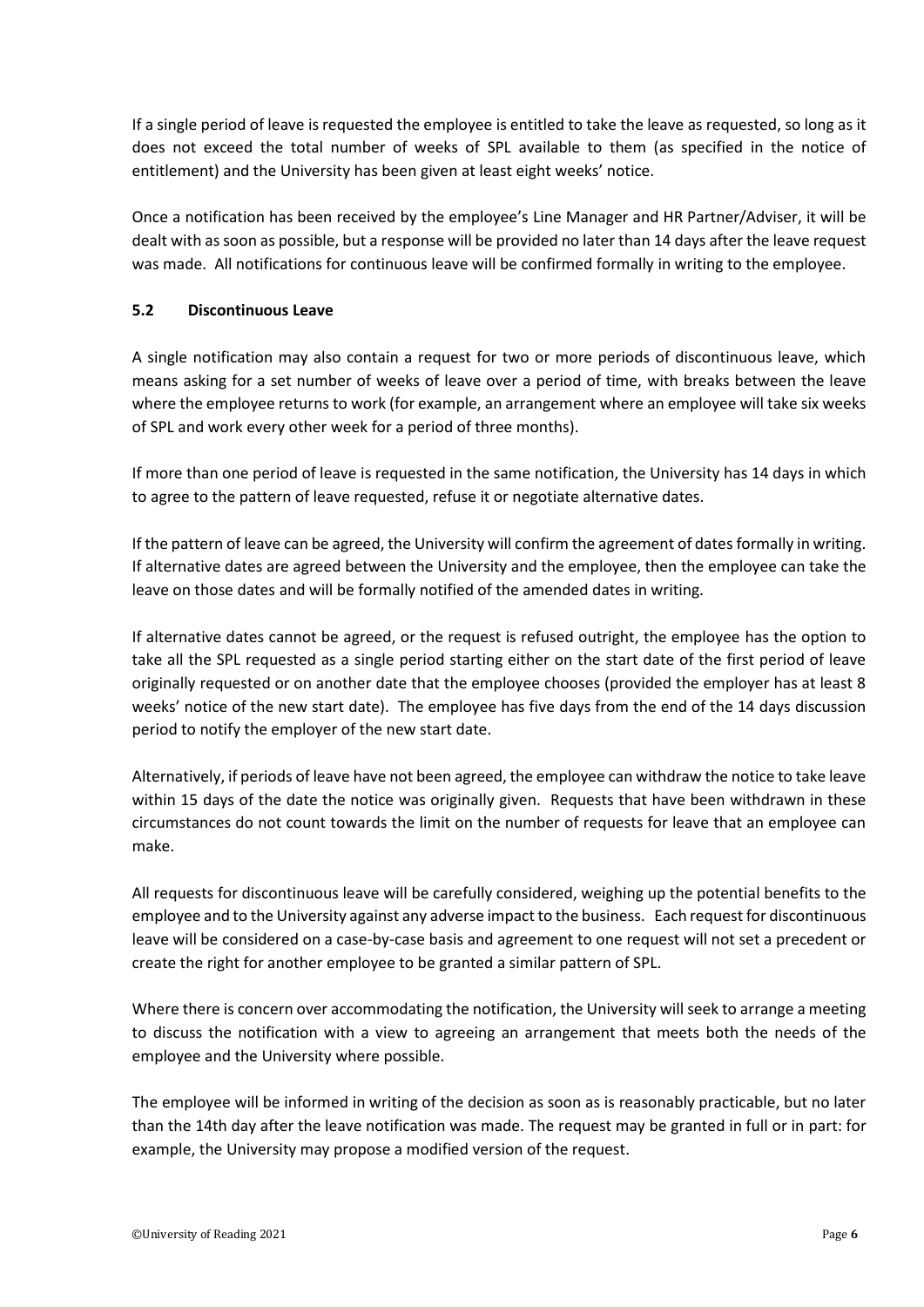# 6. Variations to arranged Shared Parental Leave

It is possible for an employee to vary or cancel an agreed and booked period of SPL Leave, provided that the University is advised in writing of the planned changes at least eight weeks before the date of any variation. Any new start date cannot be sooner than eight weeks from the date of the variation request.

Any variation or cancellation notification made by the employee, including notice to change the start date, return to work early, or extend the period of leave by changing the end date will usually count as a new notification reducing the employee's right to book/vary leave by one. However, a change as a result of a child being born more than 8 weeks early will not require the usual 8 weeks' notice to book or change leave dates and will not count as a further notification. Changes as a result of the University requesting dates be changed and where the employee is agreeable to the change, this will not count as further notification. Any variation will be confirmed in writing by the University.

If less than 8 weeks' notice of any change is given, the University may require the employee to take some or all of the leave that was originally requested if it is not reasonably practicable to accommodate the change that has been requested.

In cases where the child dies, parents/adopters may still take the SPL they have already booked or decide to take less SPL or change any discontinuous leave to continuous leave. However, they cannot book any new blocks of SPL or apply for SPL after the death of the child. Other types of leave, such as parental bereavement leave may be available.

## 7. Shared Parental Pay (ShPP)

Shared Parental Pay may be payable for some or all of the SPL period for eligible employees.

#### **7.1 Statutory Shared Parental Pay**

Eligible employees may be entitled to take up to 37 weeks of ShPP while taking SPL. The number of weeks available will depend on the amount of weeks by which the mother/primary adopter reduces their maternity/adoption pay period or maternity allowance period.

ShPP may be payable during some or all of SPL, depending on the length and timing of the leave.

In addition to meeting the eligibility requirements for SPL, an employee seeking to claim ShPP must further satisfy each of the following criteria:

- the mother/primary adopter must be/have been entitled to statutory maternity/adoption pay or maternity allowance and must have reduced their maternity/adoption pay period or maternity allowance period;
- the employee must intend to care for the child during the week in which ShPP is payable;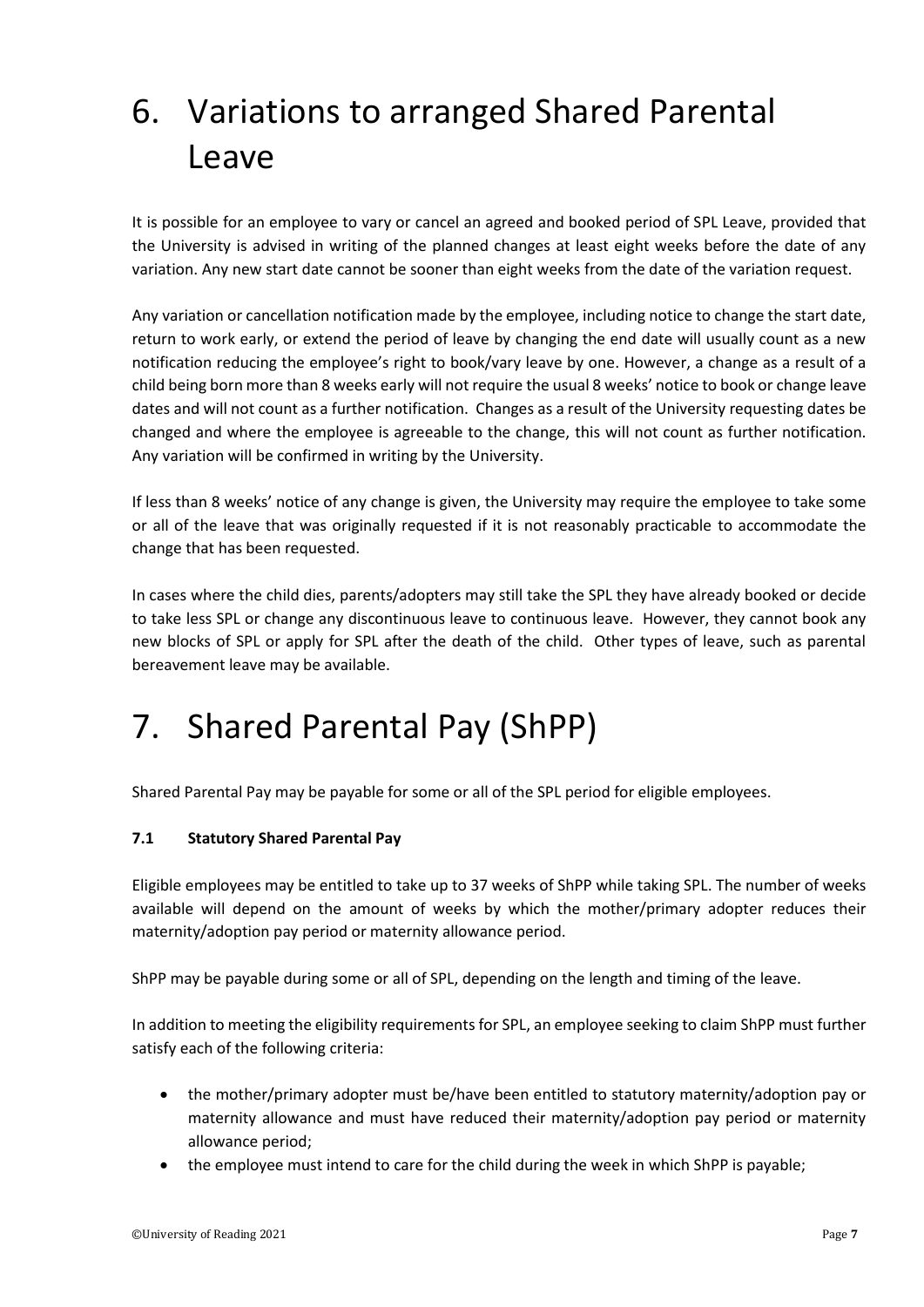- the employee must have an average weekly earnings for the period of eight weeks leading up to and including the 15th week before the child's expected due date/matching date are not less than the lower earnings limit in force for national insurance contributions;
- the employee must remain in continuous employment until the first week of ShPP has begun;
- the employee must give proper notification in accordance with the rules set out above (see Section 5).

Where an employee is entitled to receive ShPP they must, at least eight weeks before receiving any ShPP, give their line manager and HR Partner/Adviser written notice advising of their entitlement to ShPP. To avoid duplication, if possible, this should be included as part of the notice of entitlement to take Shared Parental Leave.

In addition to what must be included in the Notice of Entitlement to take Shared Parental Leave, any notice that advises of an entitlement for Shared Parental Pay must include:

- the start and end dates of any maternity/adoption pay or maternity allowance;
- the total amount of ShPP available, the amount of ShPP the employee and their partner each intend to claim, and an indication of when the employee expects to claim Shared Parental Pay;
- a signed declaration from the employee confirming that the information they have given is correct, that they meet, or will meet, the criteria for ShPP and that they will immediately inform the University should they cease to be eligible.

It must be accompanied by a signed declaration from the employee's partner confirming:

- their agreement to the employee claiming ShPP and for the University to process any ShPP payments to the employee;
- (in the case where the partner is the mother/ primary adopter) that they have reduced their maternity/adoption pay or maternity allowance;
- (in the case where the partner is the mother/ primary adopter) that they will immediately inform their partner should they cease to satisfy the eligibility conditions.

Any statutory Shared Parental Pay due will be paid at a rate set by the Government for the relevant tax year. For the tax year 2021-22, statutory Shared Parental Pay will be £151.97 per week or 90% of employee's average weekly earnings if this is lower.

#### **7.2 Occupational Shared Parental Pay**

#### **7.2.1 Eligibility for the University's Occupational Scheme**

Provided that an employee declares an intention to return to work at the end of a period of SPL, the employee will be entitled to benefit from the University's Occupational Scheme if they have been continuously employed with the University for at least 26 weeks continuing into the Qualifying Week/Matching Week (part weeks count as full weeks).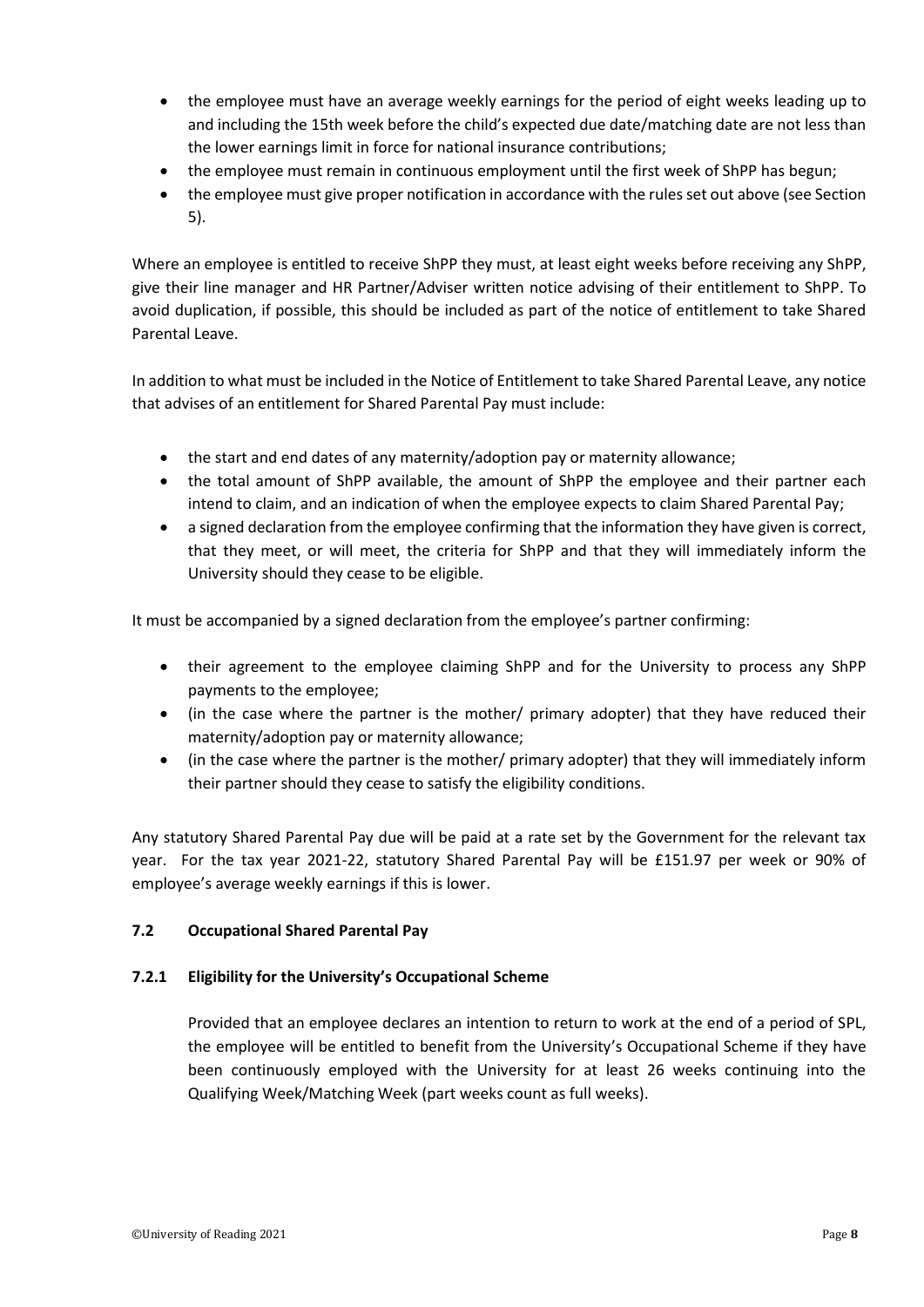#### **7.2.2 What does the Occupational Scheme provide?**

All employees who qualify for the Scheme, regardless of their staff category, grade and hours of work, are entitled to receive the following payment during their Shared Parental Leave:

- Full pay for the first 18 weeks of absence (inclusive of any weeks of maternity or adoption leave taken by the mother/primary adopter). The full pay element will be inclusive of statutory ShPP, if eligible, followed by;
- Statutory Shared Parental Pay for the next 21 weeks of absence (inclusive of any weeks of maternity or adoption leave already taken by the mother/primary adopter and any Shared Parental Leave already taken by the mother/primary adopter or partner),
- Any further entitlement will be unpaid.

Occupational shared parental pay includes any statutory ShPP due for the weeks in question.

NB. ShPP can only be paid for a maximum of 37 weeks. The mother/primary adopter must take the first two weeks as maternity/adoption pay. The available weeks' of shared parental pay is calculated by deducting the number of weeks' of maternity/adoption pay the mother/primary adopter has received on her return to work or at the leave curtailment date from 39 weeks'. The balance can be taken by either parent.

#### **7.3.3 Leaving the University after having received Occupational Shared Parental Pay**

If an employee decides not to return to work after a period of SPL, or returns to work after SPL and works less than three months (pro rata if hours are reduced following their return to work) before leaving, the employee will be required to repay the difference between Occupational Shared Parental Pay received and any Statutory Shared Parental Pay.

# 8. Terms of Employment during Shared Parental Leave

All terms and conditions of employment (excluding those relating to payment of salary) will be preserved during SPL. This includes the accrual of annual leave (see below).

For members of one of the pension schemes offered by the University, contributions are maintained in full during the ShPP pay period. Employee contributions during this period are based on actual earnings and the University tops this up to the level of normal monthly pension contribution.

Pension contributions cease during any period of unpaid Shared Parental Leave and no service is accrued. Contributions are not payable on SPLiT days (see section 9.2 below) taken in any period of unpaid leave and therefore do not accrue service. On your return to work you have the option to pay contributions for the period of unpaid Shared Parental Leave based on the rate of pay that you would have received had you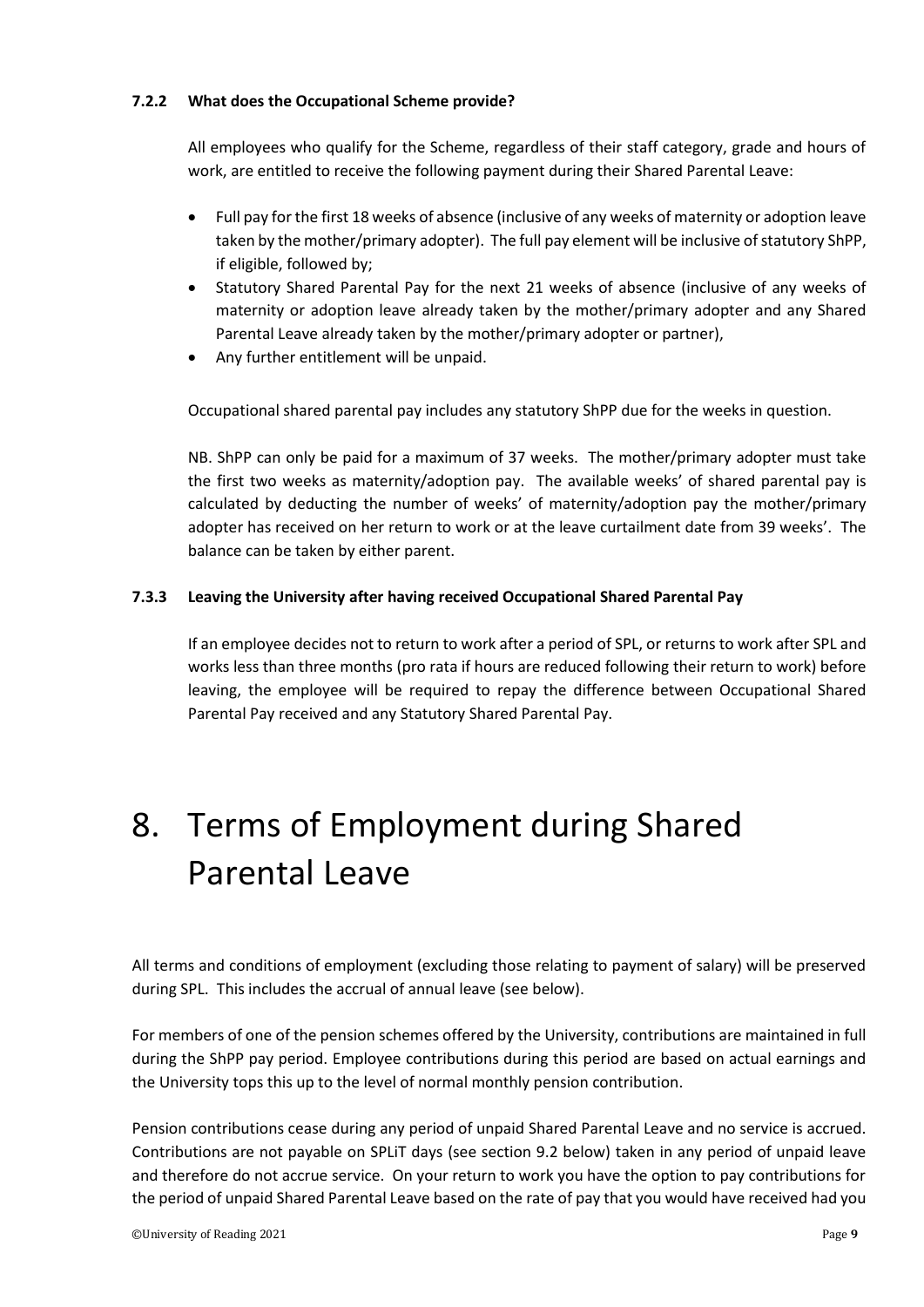not been on Shared Parental Leave. If you decide to pay employee contributions for the period of unpaid leave, the University will also pay its employer contributions for the same period. Contributions can be deducted from salary as a one-off payment or over a reasonable agreed period. Should you wish to explore this, please contact the Pensions Office within 3 months of your formal return to work to discuss this further.

Periods of SPL do not affect continuity of employment. This means that periods of SPL will still count when calculating continuous employment for statutory rights.

#### **8.1 Annual leave**

During periods of SPL annual leave entitlement continues to accrue in the normal way. Any public holidays or closure days which occur during a period of SPL are carried forward until the SPL ends. Annual leave entitlement should be managed in conjunction with the line manager to ensure that as far as possible annual leave entitlement is taken in the year it is accrued. If a period of leave spans two leave years, the carrying over of leave into the next leave year will be permitted.

### 9. During your Shared Parental Leave

#### **9.1 Communication during Shared Parental Leave**

Although employees are likely to be focused on other things during SPL, the University recognises that it is important to keep employees up to date about what is happening within the University during their absence.

The employee and line manager are encouraged to maintain reasonable contact during periods of SPL.

#### **9.2 Shared Parental Leave in Touch Days (SPLIT days)**

An employee is not obliged to do any work or attend any work related events or meetings whilst on SPL. However, Shared Parental Leave in Touch Days (known as SPLIT days) allow employees to attend work for up to 20 days during their period of SPL (which may be either separate days or a single block) without losing any Shared Parental Pay or triggering the end of SPL. SPLIT days can be used to attend meetings, training sessions, or other events, or for the performance of your normal job duties. Appropriate childcare arrangements should be made during any SPLIT days.

The University has no right to require the employee to carry out any work, and is under no obligation to offer the employee any work, during the employee's SPL. Any work undertaken is a matter for agreement between the University and the employee. An employee taking a SPLIT day will receive full pay for any day/hours worked. If a SPLIT day occurs during a week when the employee is receiving ShPP, this will be effectively 'topped up' so that the individual receives full pay for the day/hours in question. Alternatively an employee may agree to take an equivalent number of days/hours as "time off in lieu". Payment will be made in the month following the SPLIT day, to allow for payroll processing using the appropriate payment form. Any SPLIT days worked do not extend the period of SPL.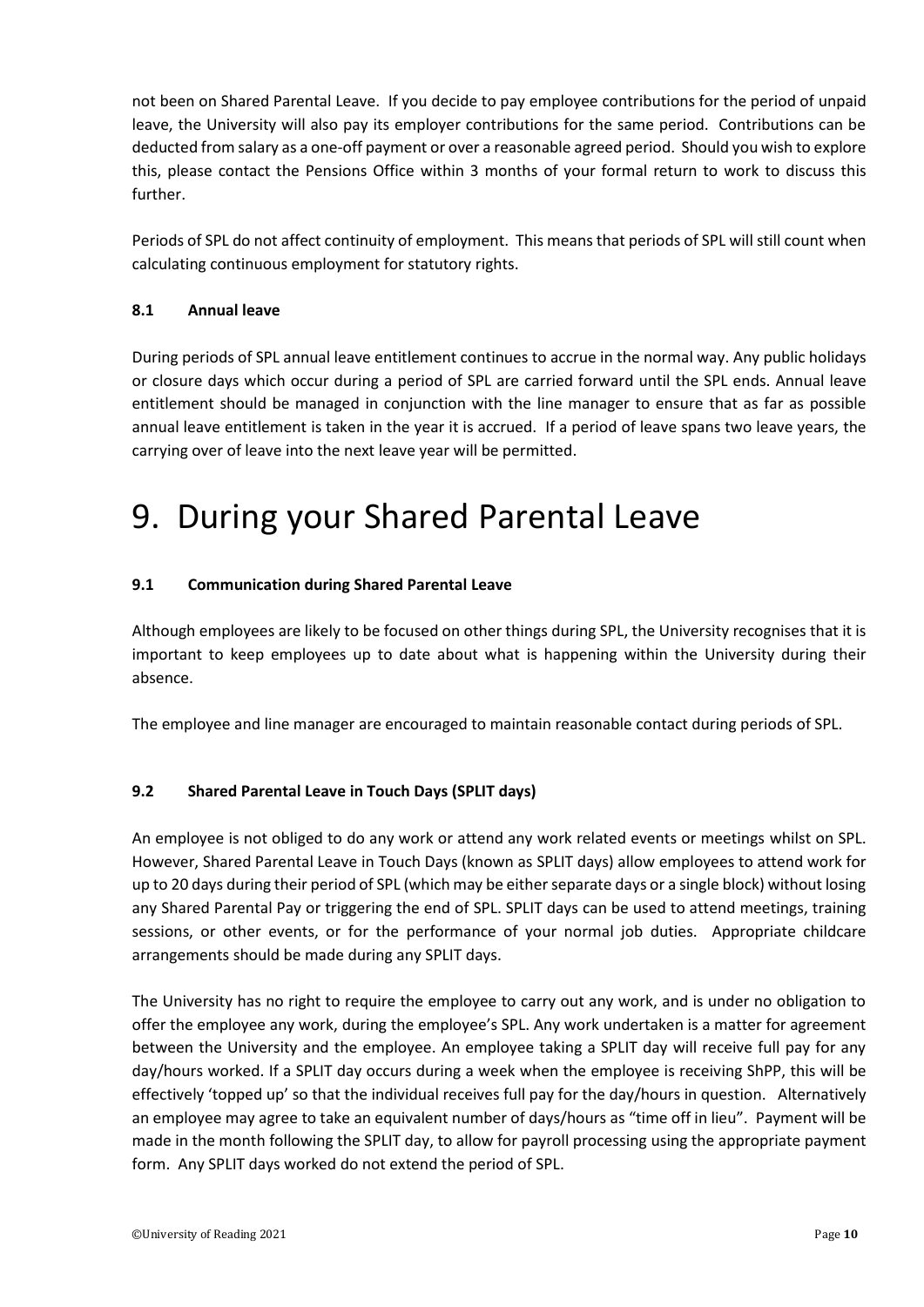# 10. Returning to work after a period of Shared Parental Leave

The employee will have been formally advised in writing by the University of the end date of any period of SPL as part of the booking process. The employee is expected to return to work on the next working day after this date, unless they notify the University otherwise. If they are unable to attend work due to sickness or injury, the University's normal arrangements for sickness absence will apply. In any other case, late return without prior authorisation will be treated as unauthorised absence.

If the employee wishes to return to work earlier than the expected return date, they may provide a written notice to vary the leave and must give the University at least eight weeks' notice of their date of early return. This will count as one of the employee's notifications. If they have already used their three notifications to book and/or vary leave then the University does not have to accept the notice to return early but may do if it is considered to be reasonably practicable to do so.

On returning to work after SPL, the employee is entitled to return to the same job if the employee's aggregate total statutory maternity/paternity/adoption leave and Shared Parental Leave amounts to 26 weeks or less, he or she will return to the same job. The same job is the one they occupied immediately before commencing maternity/paternity/adoption leave and the most recent period of Shared Parental Leave, on the same terms and conditions of employment as if they had not been absent.

If their maternity/paternity/adoption leave and Shared Parental Leave amounts to more than 26 weeks in aggregate, the employee is entitled to return to the same job they held before commencing the last period of leave or, if this is not reasonably practicable, to another job which is both suitable and appropriate and on terms and conditions no less favourable. If the employee returns to work after 39 weeks' of leave, they would be entitled to return to the same job they held before commencing the last period of leave unless this is not reasonably practicable in which case to another job which is both suitable and appropriate and on terms and conditions no less favourable than the job they last held prior to commencing maternity/adoption/shared parental leave.

If the employee also takes a period of unpaid parental leave of 4 weeks or less this will have no effect on the employee's right to return and the employee will still be entitled to return to the same job as they occupied before taking the last period of leave if the aggregate weeks of maternity/paternity/adoption and Shared Parental Leave do not exceed 26 weeks.

If a parent takes a period of 5 weeks of unpaid parental leave, even if the total aggregate weeks of maternity/paternity/adoption and Shared Parental Leave do not exceed 26 weeks, the employee will be entitled to return to the same job they held before commencing the last period of leave or, if this is not reasonably practicable, to another job which is suitable and appropriate and on terms and conditions no less favourable.

The University will expect an employee to return to work on the notified date of return unless an employee has already resigned or is on a fixed-term contract that has already expired.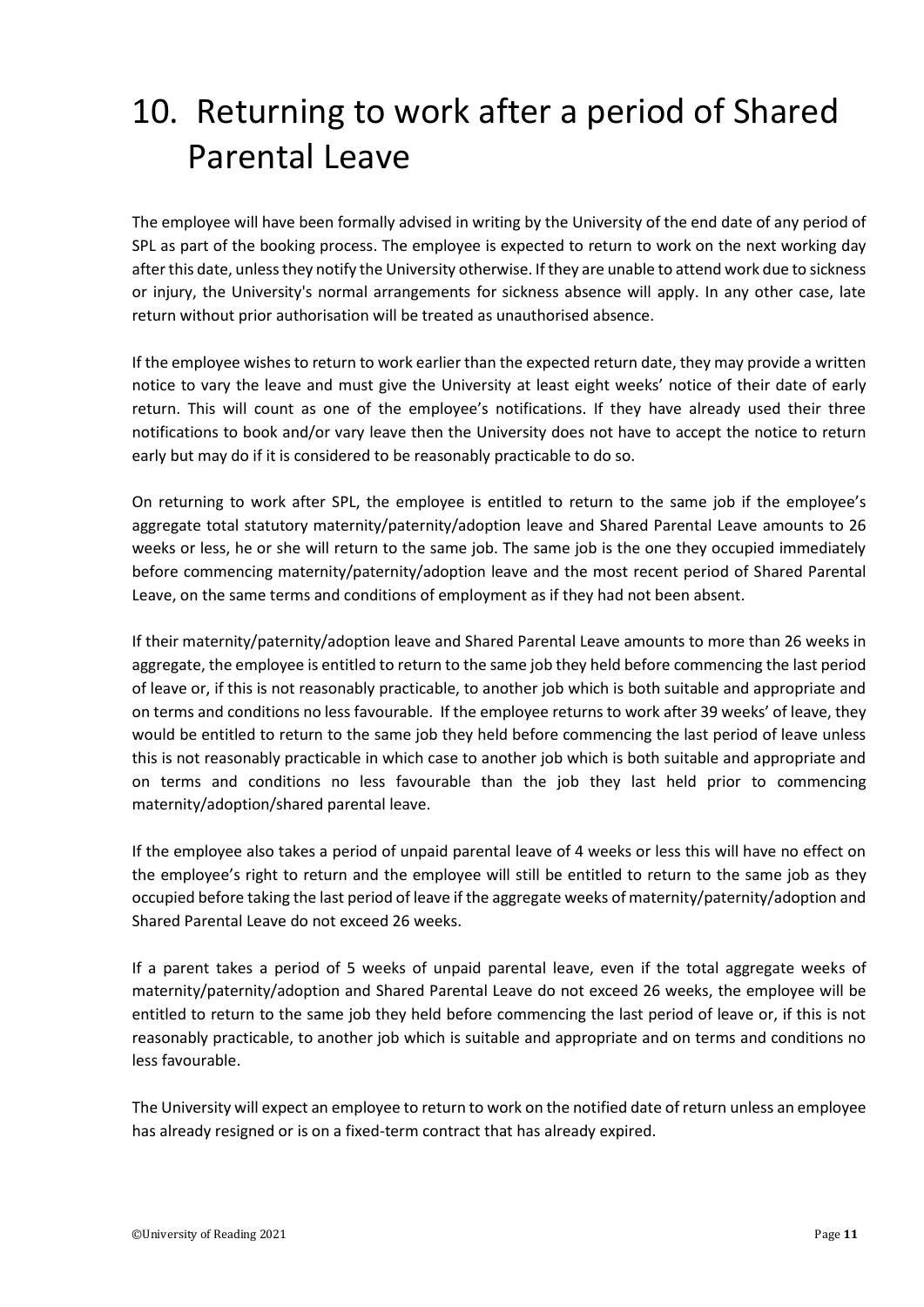If an employee decides not to return to work after a period of SPL, written notice to terminate employment in accordance with their contract of employment must be given (please see section 8.2 above regarding Occupational Shared Parental Pay).

In all circumstances, employees should ensure that they keep in touch with their line manager and keep them fully informed of their intentions.

#### **10.1 Workplace support**

The University is committed to supporting the successful return to work of individuals following an extended period of Shared Parental Leave.

Funding is available to all Schools and Departments or Functions to aid the successful transition back to the workplace for staff returning to work following an extended period of maternity, adoption or shared parental leave.

Staff are encouraged to discuss with their Line Manager either before they commence Shared Parental Leave or prior to their return, how these funds might best be used to help with the transition back to the workplace by providing an opportunity to update skills and knowledge, understand any changes that may have occurred in their role, department or field in order to assist a return to full productivity as soon as possible and at the same time enabling personal development in their role. Consideration will be given, for example, to requests for attendance at relevant training courses or conferences, relief from teaching for an additional period or any other support that may be identified by the member of staff or their Line Manager as potentially relevant. The funding will remain available for 12 months following the date of return to the workplace.

### 11. Misuse of the Policy

Where there is a suspicion that fraudulent information may have been provided or where the University has been informed by the HMRC that a fraudulent claim was made, the University will investigate the matter further in accordance with the University's Disciplinary Procedure, and also without acting in a discriminatory manner in relation to any of the protected characteristics defined in the Equality Act 2010, the outcome of which could lead to dismissal.

Version Control:

| Date of review  | Details of any update                                                         | Reviewed by |
|-----------------|-------------------------------------------------------------------------------|-------------|
| 7 October 2020  | Update to statutory rate of pay.<br>Clarity on pension contributions clauses. | HSL         |
| 14 October 2021 | Update to statutory rate of pay.                                              | HSL         |